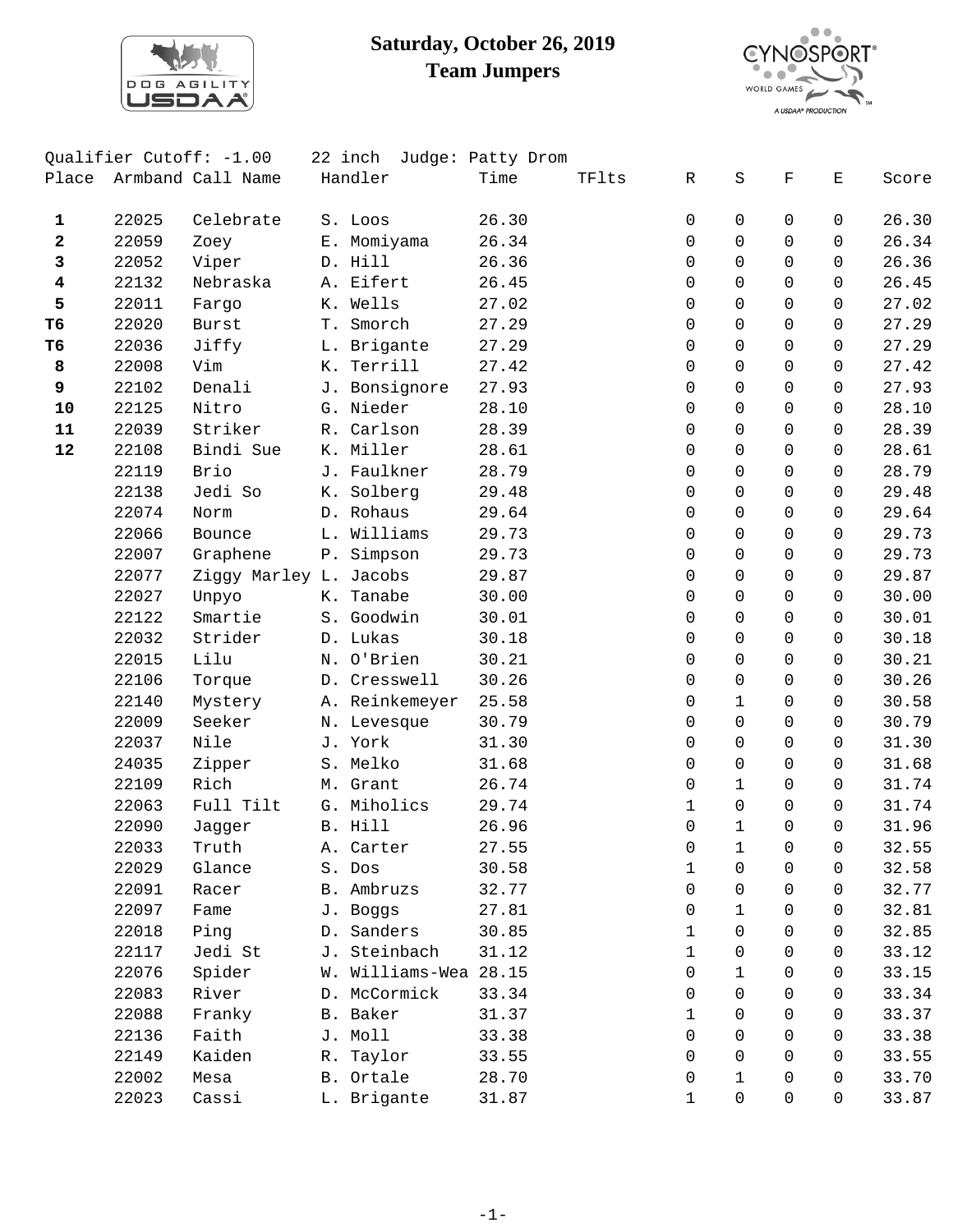| 22038 | Phoenix    | R. Holford   | 33.93 | 0              | 0              | $\mathbf 0$  | 0        | 33.93 |
|-------|------------|--------------|-------|----------------|----------------|--------------|----------|-------|
| 22031 | Pressa     | C. Atchison  | 29.00 | 0              | $\mathbf 1$    | 0            | 0        | 34.00 |
| 22105 | Pixie      | G. Carlson   | 34.05 | 0              | $\overline{0}$ | $\Omega$     | 0        | 34.05 |
| 22046 | Ritz       | N. Houghton  | 29.20 | 0              | $\mathbf 1$    | 0            | 0        | 34.20 |
| 22054 | Charlie    | W. Crawshaw  | 34.58 | 0              | $\overline{0}$ | 0            | 0        | 34.58 |
| 22130 | Banshee    | K. Miller    | 30.68 | 2              | $\overline{0}$ | 0            | 0        | 34.68 |
| 22153 | Chapter    | A. Alfonso   | 29.81 | 0              | 1              | $\Omega$     | 0        | 34.81 |
| 22151 | Beinn      | L. Medcraft  | 30.08 | 0              | $\mathbf 1$    | 0            | 0        | 35.08 |
| 22111 | Zim        | M. Behrens   | 33.16 | 1              | 0              | 0            | 0        | 35.16 |
| 22050 | Ziva       | E. Rodriguez | 35.40 | 0              | $\overline{0}$ | 0            | 0        | 35.40 |
| 22064 | Swig       | R. King      | 30.45 | 0              | 1              | $\Omega$     | 0        | 35.45 |
| 22115 | Desmond    | D. Davis     | 30.65 | 0              | $\mathbf 1$    | 0            | 0        | 35.65 |
| 22139 | Moon S     | D. Scott     | 26.39 | 0              | $\overline{a}$ | 0            | 0        | 36.39 |
| 22028 | Gunner     | L. Elson     | 27.04 | 0              | $\overline{a}$ | 0            | 0        | 37.04 |
| 22053 | Pink Floyd | A. Peach     | 32.15 | 0              | $\mathbf 1$    | 0            | 0        | 37.15 |
| 22043 | Beckett    | A. Popper    | 37.15 | $\mathbf 0$    | $\overline{0}$ | 0            | 0        | 37.15 |
| 22017 | Moon B     | L. Bartol    | 35.60 | $\mathbf 1$    | $\mathbf 0$    | 0            | 0        | 37.60 |
| 22062 | Bailey     | R. Seiter    | 30.72 | 1              | $\mathbf 1$    | 0            | 0        | 37.72 |
| 22096 | Bright     | R. Sanders   | 27.86 | 0              | 2              | $\Omega$     | 0        | 37.86 |
| 22070 | Cayman     | N. Nance     | 31.12 | 1              | 1              | 0            | 0        | 38.12 |
| 22081 | BAM!       | S. Levine    | 28.20 | 0              | 2              | 0            | 0        | 38.20 |
| 22123 | Wager W    | J. Watson    | 36.31 | 1              | 0              | 0            | 0        | 38.31 |
| 22019 | Tease      | S. Vicary    | 28.71 | 0              | 2              | 0            | 0        | 38.71 |
| 22113 | Kelvin     | K. Moureaux  | 31.74 | 1              | 1              | 0            | 0        | 38.74 |
| 22001 | Elvis      | T. Horn      | 36.77 | 1              | $\overline{0}$ | 0            | 0        | 38.77 |
| 22127 | Gypsy      | S. Knill     | 35.21 | 2              | $\mathbf 0$    | 0            | 0        | 39.21 |
| 22061 | Rhythm     | L. Husson    | 35.29 | $\overline{a}$ | $\overline{0}$ | 0            | 0        | 39.29 |
| 22071 | Taken      | W. Peluse    | 35.34 | 2              | 0              | 0            | 0        | 39.34 |
| 22116 | Jake       | K. Rohr      | 29.52 | 0              | 2              | 0            | 0        | 39.52 |
| 22045 | Hero       | S. Nichols   | 35.63 | 2              | 0              | 0            | 0        | 39.63 |
| 22085 | Hopi       | L. Johnson   | 35.68 | $\overline{c}$ | 0              | 0            | 0        | 39.68 |
| 22094 | Flair      | A. Abbott    | 35.75 | 2              | $\overline{0}$ | $\Omega$     | $\Omega$ | 39.75 |
| 22042 | Remington  | C. Deen      | 34.87 | 0              | $\mathbf 1$    | 0            | 0        | 39.87 |
| 22141 | Fever      | S. Westcott  | 32.88 | $\mathbf 1$    | $\mathbf{1}$   | $\mathsf{O}$ | 0        | 39.88 |
| 22057 | Plenty     | M. Closson   | 32.90 | 1              | 1              | 0            | 0        | 39.90 |
| 22010 | Rogue      | D. Scott     | 35.29 | 0              | $\mathbf 1$    | $\Omega$     | 0        | 40.29 |
| 22146 | Fly        | K. Stinnett  | 38.38 | 1              | $\overline{0}$ | $\Omega$     | 0        | 40.38 |
| 22022 | Outspoken  | A. Peach     | 33.49 | 1              | $\mathbf 1$    | 0            | 0        | 40.49 |
| 22154 | Player     | L. Cope      | 36.93 | 2              | 0              | $\Omega$     | 0        | 40.93 |
| 22093 | Reign      | J. Terry     | 33.80 | 2              | $\mathbf 1$    | 0            | 0        | 42.80 |
| 22056 | Seven      | R. LaRocque  | 27.91 | 0              | 3              | 0            | 0        | 42.91 |
| 22095 | Ecru       | R. Horiuchi  | 38.52 | 0              | $\mathbf 1$    | 0            | 0        | 43.52 |
| 22073 | Ripley     | L. Harper    | 41.64 | 1              | 0              | 0            | 0        | 43.64 |
| 22072 | Mari       | J. Kurlander | 31.99 | 1              | 2              | $\Omega$     | 0        | 43.99 |
| 22128 | Harley     | B. Rutkowski | 44.16 | 0              | 0              | 0            | 0        | 44.16 |
| 22104 | Venture    | N. Levesque  | 33.45 | 1              | 2              | $\mathbf 0$  | 0        | 45.45 |
| 22086 | Ryker      | D. Spence    | 36.66 | 2              | $\mathbf 1$    | 0            | 0        | 45.66 |
| 22016 | Legacy     | J. Gauntt    | 41.42 | 0              | $\mathbf 1$    | $\Omega$     | 0        | 46.42 |
| 22041 | Wilson     | J. Arenson   | 39.62 | 1              | 1              | 0            | $\Omega$ | 46.62 |
| 22114 | Dew        | E. Coupe     | 32.72 | 2              | 2              | $\mathbf 0$  | 0        | 46.72 |
| 22078 | #Winning   | M. Hanson    | 30.20 | $\mathbf 1$    | 3              | 0            | 0        | 47.20 |
| 22101 | Bo         | C. Bowers    | 39.39 | 2              | $\mathbf 1$    | 0            | 0        | 48.39 |
|       |            |              |       |                |                |              |          |       |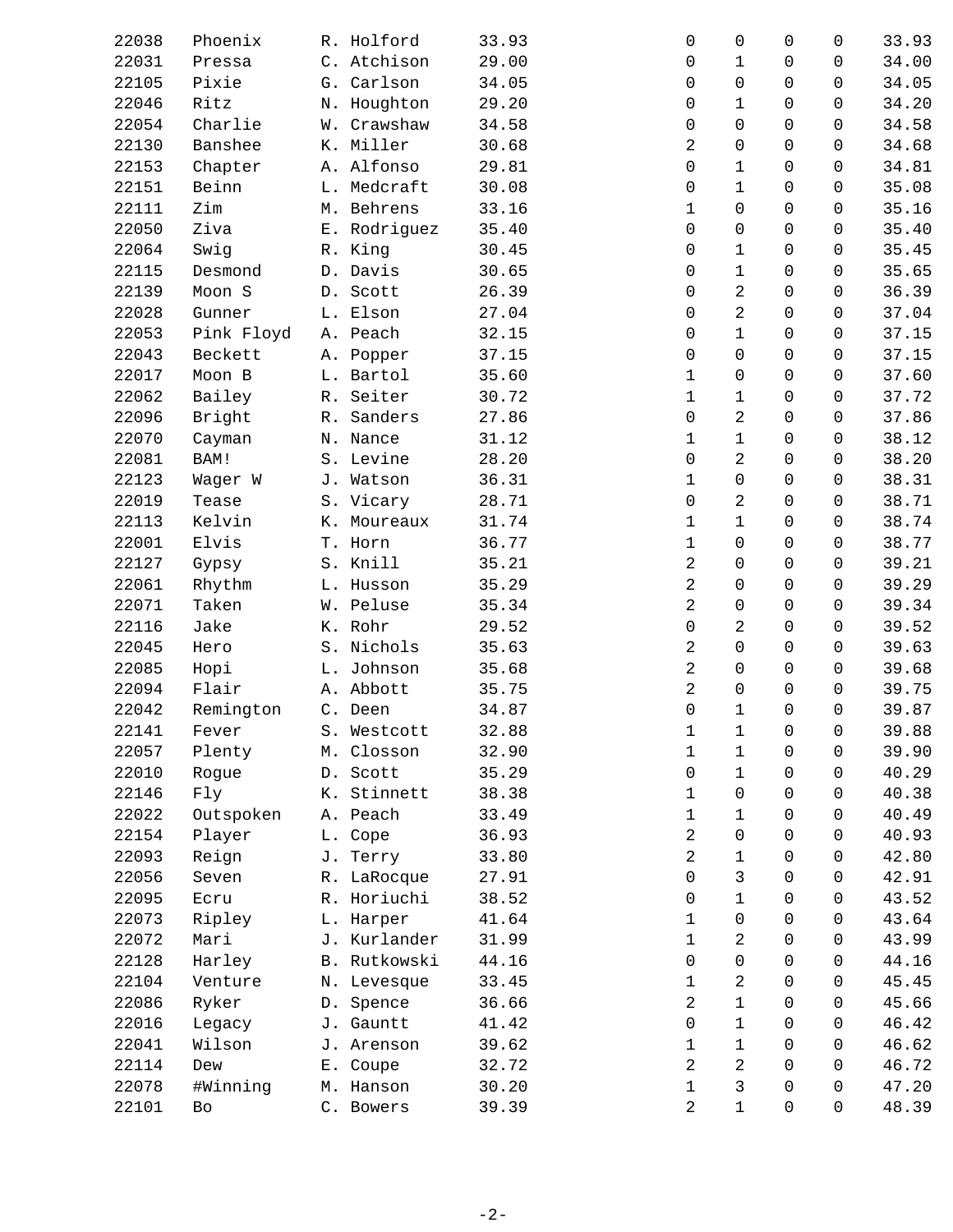| 22049 | Gracey     | K. Rohr       | 35.58   | 1              | 0              | 0           | $\mathbf 1$  | Elim |
|-------|------------|---------------|---------|----------------|----------------|-------------|--------------|------|
| 22150 | Johnny B   | J. Gauntt     | 60.87   | 2              | $\Omega$       | $\Omega$    | $\mathbf{1}$ | Elim |
| 22040 | Jackpot    | L. Gormican   | 31.44   | 0              | $\Omega$       | $\Omega$    | $\mathbf{1}$ | Elim |
| 22082 | Amp C      | L. Cope       | 38.93   | 0              | $\Omega$       | $\mathbf 0$ | $\mathbf{1}$ | Elim |
| 22003 | Ruckus     | J. Gerhard    | 29.40   | 0              | $\Omega$       | $\Omega$    | $\mathbf{1}$ | Elim |
| 24050 | Misty      | P. Cinotto    | 35.98   | $\Omega$       | $\Omega$       | 0           | $\mathbf{1}$ | Elim |
| 22112 | Libbi      | L. Landers    | 37.89   | 3              | $\Omega$       | $\Omega$    | $\mathbf{1}$ | Elim |
| 22131 | Ast'N      | N. Lende      | 40.96   | 3              | $\mathbf{1}$   | $\mathbf 0$ | $\mathbf{1}$ | Elim |
| 22067 | Chica      | M. Speagle    | 37.38   | $\mathbf 1$    | $\mathbf{1}$   | $\Omega$    | $\mathbf{1}$ | Elim |
| 22012 | Drogon     | E. Ampleford  | 41.21   | $\overline{2}$ | $\mathbf{1}$   | $\Omega$    | $\mathbf{1}$ | Elim |
| 22034 | Aero       | R. Clark      | No Time | $\mathbf 1$    | $\Omega$       | $\Omega$    | $\mathbf{1}$ | Elim |
| 22068 | P!nk       | S. Jacobs     | 37.47   | 2              | $\Omega$       | 0           | $\mathbf{1}$ | Elim |
| 22080 | Amp H      | S. Hughes     | 33.64   | 0              | 0              | $\mathbf 0$ | $\mathbf 1$  | Elim |
| 22021 | 'NSync     | S. Schmitter  | 35.95   | 0              | $\mathbf{1}$   | 0           | $\mathbf{1}$ | Elim |
| 22060 | Wynn       | C. Simpson    | 36.30   | $\Omega$       | $\Omega$       | 0           | $\mathbf{1}$ | Elim |
| 22110 | Friday     | S. Saldana    | 33.57   | $\Omega$       | 0              | $\mathbf 0$ | $\mathbf{1}$ | Elim |
| 22089 | Pyro       | D. Spring     | 35.56   | 0              | 0              | $\mathbf 0$ | $\mathbf{1}$ | Elim |
| 22134 | Reese      | C. Ragan      | 36.98   | 3              | $\Omega$       | $\Omega$    | $\mathbf{1}$ | Elim |
| 22013 | Ignite     | S. Rolek      | 35.33   | $\Omega$       | $\Omega$       | $\Omega$    | $\mathbf{1}$ | Elim |
| 22024 | Score      | R. Thrift     | 27.75   | 1              | $\Omega$       | $\Omega$    | $\mathbf{1}$ | Elim |
| 22048 | Baru       | S. Josselyn   | 53.97   | 3              | $\Omega$       | $\mathbf 0$ | $\mathbf 1$  | Elim |
| 22100 | Tempo      | B. Henning    | 32.85   | 2              | $\Omega$       | $\mathbf 0$ | $\mathbf{1}$ | Elim |
| 22120 | Cruz'N     | S. Henry      | No Time | $\Omega$       | $\Omega$       | 0           | $\mathbf{1}$ | Elim |
| 22135 | Bodie      | J. Kronbach   | 31.43   | 0              | $\Omega$       | $\Omega$    | $\mathbf{1}$ | Elim |
| 22047 | Wager F    | A. Fake       | 45.26   | 0              | 0              | $\mathbf 0$ | $\mathbf{1}$ | Elim |
| 22030 | Artie Ross | L. Rose       | 43.01   | 0              | $\mathbf 1$    | $\Omega$    | $\mathbf{1}$ | Elim |
| 22147 | Fia        | C. Holm       | No Time | $\mathbf 1$    | $\mathbf{1}$   | 0           | $\mathbf{1}$ | Elim |
| 24003 | Finn       | E. Rossellini | No Time | $\Omega$       | $\Omega$       | $\Omega$    | $\mathbf{1}$ | Elim |
| 22148 | Keg        | K. Cetrulo    | No Time | 0              | 0              | $\mathbf 0$ | $\mathbf{1}$ | Elim |
| 22065 | Peat       | S. Duke       | No Time | 0              | $\Omega$       | $\Omega$    | $\mathbf{1}$ | Elim |
| 22103 | Gracie     | E. Zieske     | 37.56   | 0              | $\Omega$       | 0           | $\mathbf{1}$ | Elim |
| 22126 | Twist      | C. Skinner    | 28.38   | 1              | $\Omega$       | $\Omega$    | $\mathbf{1}$ | Elim |
| 22152 | Varsity    | K. Clement    | 34.85   | 0              | $\mathbf{1}$   | 0           | $\mathbf{1}$ | Elim |
| 22006 | Shiver     | N. Hall       | 34.30   | $\mathsf{O}$   | $\overline{0}$ | $\mathbf 0$ | $\mathbf 1$  | Elim |
| 22092 | Derby      | R. Quinones   | 38.05   | 2              | 0              | 0           | $\mathbf{1}$ | Elim |
| 22051 | Shazam     | B. DeLaune    | 29.02   | 2              | $\mathbf{1}$   | 0           | $\mathbf{1}$ | Elim |
| 22079 | Stoked     | S. Ross       | 33.55   | 0              | $\Omega$       | 0           | $\mathbf{1}$ | Elim |
| 22005 | Bob        | M. Wirant     | 43.44   | 0              | 0              | 0           | $\mathbf{1}$ | Elim |
| 22142 | Jolt       | T. Millet     | 29.36   | 0              | $\Omega$       | 0           | $\mathbf{1}$ | Elim |
| 22035 | Spiff      | S. Haigler    | 33.93   | 0              | $\Omega$       | 0           | $\mathbf{1}$ | Elim |
| 22087 | Nakoma     | B. Anderson   | 46.29   | 2              | $\mathbf{1}$   | 0           | $\mathbf{1}$ | Elim |
| 22004 | Angel      | W. Crawshaw   | 44.16   | 2              | 0              | $\mathbf 0$ | $\mathbf 1$  | Elim |
| 22118 | Boogie     | P. Friauf     | Absent  |                |                |             |              |      |
| 22144 | Radler     | C. Egyed      | Absent  |                |                |             |              |      |
| 22099 | Fixx       | R. Huey       | Absent  |                |                |             |              |      |
| 22069 | Ariel Ray  | J. Chen       | Absent  |                |                |             |              |      |
|       |            |               |         |                |                |             |              |      |

|              |             | Qualifier Cutoff: -1.00  24 inch Judge: Patty Drom |            |       |       |  |         |               |
|--------------|-------------|----------------------------------------------------|------------|-------|-------|--|---------|---------------|
|              |             | Place Armband Call Name                            | Handler    | Time  | TFlts |  | R S F E | Score         |
| $\mathbf{1}$ | 24028 Rocky |                                                    | R. Carlson | 26.51 |       |  |         | 0 0 0 0 26.51 |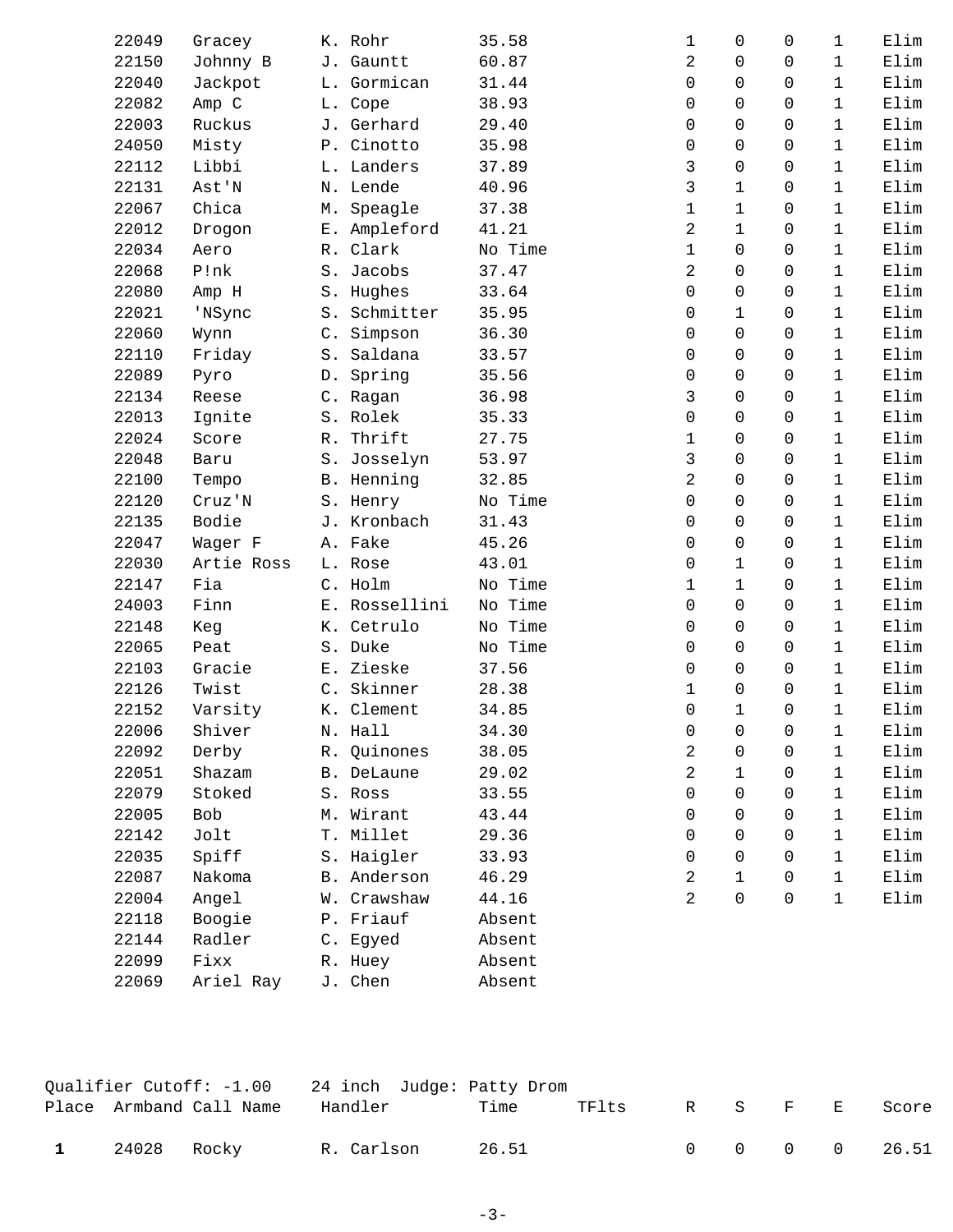| 2 | 24016 | DareDevil               |       | L. Pryse              | 27.23   | 0            | $\Omega$       | $\Omega$    | 0            | 27.23 |
|---|-------|-------------------------|-------|-----------------------|---------|--------------|----------------|-------------|--------------|-------|
| 3 | 24009 | Lainey                  |       | D. Rohaus             | 27.72   | 0            | $\mathbf 0$    | $\Omega$    | 0            | 27.72 |
| 4 | 24045 | Simmer Down! M. Speagle |       |                       | 27.99   | 0            | $\mathbf 0$    | $\mathbf 0$ | 0            | 27.99 |
| 5 | 24005 | Popeye                  |       | K. Rueschenberg 28.63 |         | 0            | $\Omega$       | $\Omega$    | 0            | 28.63 |
| 6 | 24037 | Knack                   |       | S. Dos                | 29.72   | 1            | $\mathbf 0$    | $\Omega$    | 0            | 31.72 |
| 7 | 24008 | Mogly                   |       | S. Straub             | 26.86   | $\Omega$     | $\mathbf 1$    | $\Omega$    | 0            | 31.86 |
| 8 | 24029 | Jake                    |       | J. Marcus             | 27.13   | 0            | $\mathbf{1}$   | $\mathbf 0$ | 0            | 32.13 |
|   | 24052 | Alex                    | $E$ . | James                 | 32.45   | 0            | $\mathbf 0$    | $\mathbf 0$ | 0            | 32.45 |
|   | 24001 | Bang                    |       | M. Martimo            | 28.51   | $\Omega$     | $\mathbf{1}$   | $\Omega$    | 0            | 33.51 |
|   | 24027 | Solo                    |       | A. Castro             | 28.79   | 0            | $\mathbf 1$    | $\Omega$    | 0            | 33.79 |
|   | 24012 | Rascal                  |       | P. Cinotto            | 34.58   | 0            | $\mathbf 0$    | $\mathbf 0$ | 0            | 34.58 |
|   | 24034 | Rush                    |       | T. Duncan             | 30.41   | 0            | $\mathbf 1$    | $\mathbf 0$ | 0            | 35.41 |
|   | 24004 | Lady                    |       | M. Addison            | 35.78   | $\Omega$     | $\mathbf 0$    | $\Omega$    | 0            | 35.78 |
|   | 24002 | Moana                   | Ν.    | Sugimoto              | 31.98   | $\mathbf{1}$ | $\mathbf{1}$   | $\Omega$    | 0            | 38.98 |
|   | 24030 | Usher                   |       | A. Peach              | 29.17   | 0            | 2              | $\mathbf 0$ | 0            | 39.17 |
|   | 24043 | Rhydian                 |       | C. McKinney           | 29.24   | 0            | 2              | $\mathbf 0$ | 0            | 39.24 |
|   | 24040 | Dodge                   |       | D. Pubillones         | 27.96   | $\mathbf{1}$ | $\overline{2}$ | $\Omega$    | $\Omega$     | 39.96 |
|   | 24053 | Justice                 |       | L. Elson              | 26.45   | $\Omega$     | 3              | $\Omega$    | $\Omega$     | 41.45 |
|   | 24013 | Dezi                    |       | L. Husson             | 37.68   | 2            | $\mathbf 0$    | $\mathbf 0$ | 0            | 41.68 |
|   | 24042 | Riot                    |       | C. Moore              | 32.86   | 2            | $\mathbf 1$    | $\mathbf 0$ | 0            | 41.86 |
|   | 24017 | Anubis                  |       | K. Almasy             | 35.76   | 0            | 2              | $\Omega$    | $\Omega$     | 45.76 |
|   | 24018 | Expo                    | W.    | Sommer                | 37.42   | 2            | 1              | $\Omega$    | 0            | 46.42 |
|   | 24024 | Wycked                  |       | L. Goguen             | 35.45   | 0            | $\mathbf 0$    | $\mathbf 0$ | $\mathbf{1}$ | Elim  |
|   | 24031 | Creed                   |       | S. Brooks             | 31.19   | 0            | $\mathbf 0$    | $\mathbf 0$ | $\mathbf{1}$ | Elim  |
|   | 24048 | Clip                    |       | R. Sutherland         | 30.33   | $\Omega$     | $\mathbf 0$    | $\Omega$    | $\mathbf{1}$ | Elim  |
|   | 24006 | Sly                     |       | J. Pretli             | 40.99   | 1            | $\mathbf{1}$   | $\Omega$    | $\mathbf{1}$ | Elim  |
|   | 24020 | Luca                    |       | A. Morimi             | No Time | $\Omega$     | $\mathbf 0$    | $\Omega$    | $\mathbf{1}$ | Elim  |
|   | 24033 | Truant                  |       | C. Hornor             | No Time | 0            | $\mathbf 0$    | $\mathbf 0$ | $\mathbf 1$  | Elim  |
|   | 24011 | Chevy                   |       | J. Lyle               | 42.21   | $\Omega$     | $\mathbf 0$    | $\Omega$    | 1            | Elim  |
|   | 24021 | Amigo                   |       | G. Friedl             | 31.41   | $\Omega$     | $\mathbf 0$    | $\Omega$    | $\mathbf 1$  | Elim  |
|   | 24041 | Xarya                   |       | S. Greenholt          | 32.87   | 0            | $\mathbf{1}$   | $\Omega$    | $\mathbf{1}$ | Elim  |
|   | 24036 | Kenobi                  |       | M. Badamo             | 34.32   | 0            | $\mathsf 0$    | $\mathbf 0$ | $\mathbf{1}$ | Elim  |
|   | 24038 | Shibumi                 |       | L. Andrews            | 35.45   | $\mathbf 0$  | $\mathbf 0$    | $\Omega$    | $\mathbf{1}$ | Elim  |
|   | 24051 | Cash                    |       | S. Connell            | 30.63   | 0            | 0              | 0           | 1            | Elim  |
|   | 24010 | Ζ                       |       | M. Barry              | 43.21   | 0            | 1              | 0           | 1            | Elim  |
|   | 24044 | Burton                  |       | X. Yao                | 29.24   | 0            | $\mathbf 0$    | 0           | 1            | Elim  |
|   | 24022 | Race'N                  |       | N. Lende              | 45.34   | 0            | 0              | 0           | 1            | Elim  |
|   | 24025 | Gambit                  |       | A. Nottestad          | 36.17   | 1            | $\Omega$       | 0           | 1            | Elim  |
|   | 24058 | Venom                   |       | T. Mitchell           | 30.61   | $\Omega$     | $\Omega$       | 0           | 1            | Elim  |
|   | 24055 | Zenn                    |       | K. Holik              | No Time | 0            | $\mathbf 0$    | 0           | $\mathbf 1$  | Elim  |
|   | 24014 | Halliah                 |       | J. Gauthier           | No Time | 0            | 0              | 0           | 1            | Elim  |
|   | 24015 | Westley                 |       | M. Metelko            | 34.84   | $\Omega$     | $\mathbf 0$    | $\Omega$    | 1            | Elim  |
|   | 24054 | Heist                   |       | N. Fischer            | Absent  |              |                |             |              |       |
|   | 24047 | Loka                    |       | S. Tumanova           | Absent  |              |                |             |              |       |
|   |       |                         |       |                       |         |              |                |             |              |       |

|  |                         | Qualifier Cutoff: -1.00 16 inch Judge: Patty Drom |       |       |  |         |               |
|--|-------------------------|---------------------------------------------------|-------|-------|--|---------|---------------|
|  | Place Armband Call Name | Handler                                           | Time  | TFlts |  | R S F E | Score         |
|  | 16022 Krieger           | J. Massey                                         | 27.81 |       |  |         | 0 0 0 0 27.81 |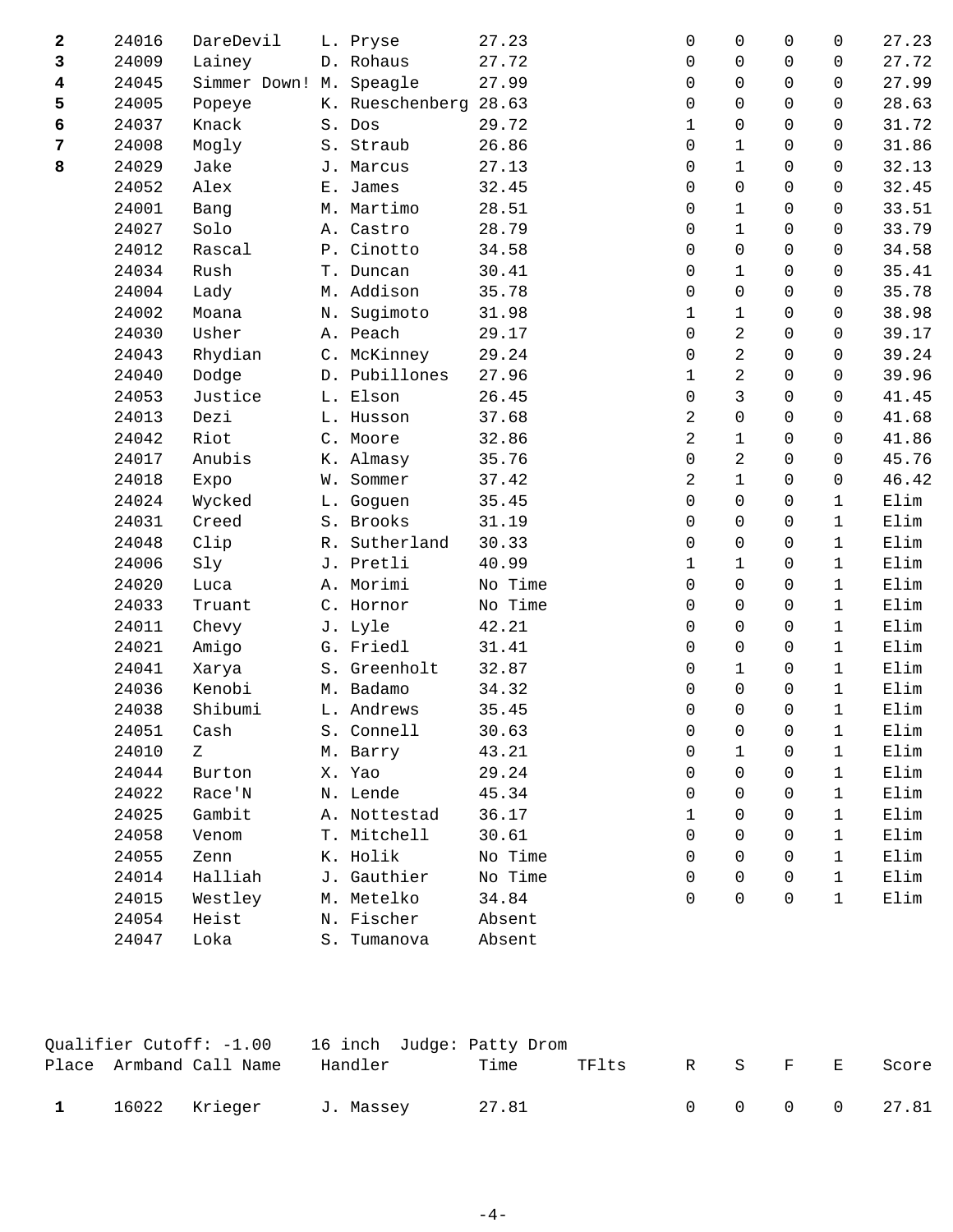| 2              | 16012 | Swindle     |    | A. Beasley       | 28.16   | 0              | 0                   | 0            | 0            | 28.16           |
|----------------|-------|-------------|----|------------------|---------|----------------|---------------------|--------------|--------------|-----------------|
| 3              | 16014 | Decker      |    | R. Newman        | 30.06   | 0              | 0                   | $\mathbf 0$  | $\mathbf 0$  | 30.06           |
| 4              | 16033 | Char-Lee    |    | M. Maeda         | 30.73   | 0              | 0                   | $\mathbf 0$  | $\mathbf 0$  | 30.73           |
| 5              | 16029 | Colt        |    | J. Thomas        | 31.19   | 0              | 0                   | $\mathbf 0$  | 0            | 31.19           |
| 6              | 16046 | Moose       |    | Y. Amano         | 27.05   | 0              | 1                   | 0            | 0            | 32.05           |
| $\overline{7}$ | 16002 | Maddie      |    | J. Williams      | 30.93   | 1              | 0                   | 0            | 0            | 32.93           |
| 8              | 16007 | Tempest     |    | J. Reilly        | 30.94   | $\mathbf 1$    | $\mathsf{O}\xspace$ | 0            | $\mathbf 0$  | 32.94           |
|                | 16045 | Zivi        |    | J. Kozma         | 34.16   | 0              | 0                   | $\mathsf{O}$ | $\mathbf 0$  | 34.16           |
|                | 16034 | Fuji        |    | M. Powers        | 34.27   | 0              | 0                   | $\mathsf{O}$ | $\Omega$     | 34.27           |
|                | 16028 | Streak      |    | S. Crank         | 29.83   | 0              | $\mathbf 1$         | $\Omega$     | $\Omega$     | 34.83           |
|                | 16011 | Deacon      |    | E. Blanchard     | 30.25   | 0              | $\mathbf{1}$        | 0            | $\mathbf 0$  | 35.25           |
|                | 16049 | Prize       |    | K. Moureaux      | 29.22   | $\mathbf 1$    | $\mathbf 1$         | $\mathsf{O}$ | $\mathbf 0$  | 36.22           |
|                | 16032 | Jet         | Α. | Spitters         | 37.02   | 0              | 0                   | $\mathbf 0$  | 0            | 37.02           |
|                | 16027 | Ratchet     |    | N. Cush          | 37.59   | 0              | 0                   | $\mathbf 0$  | $\mathbf 0$  | 37.59           |
|                | 16044 | Andreu      |    | K. McGuire       | 30.84   | $\mathbf 1$    | $\mathbf 1$         | 0            | $\mathbf 0$  | 37.84           |
|                | 16030 | Polka-Dot   |    | E. Evans         | 35.90   | $\mathbf 1$    | 0                   | $\mathsf{O}$ | $\mathbf 0$  | 37.90           |
|                | 16048 | Beemer      |    | S. Schmidt       | 38.05   | $\mathbf 1$    | 0                   | $\mathsf{O}$ | $\Omega$     | 40.05           |
|                | 16020 | Squirrel    |    | K. Gloor         | 35.28   | 0              | 1                   | $\mathsf{O}$ | $\Omega$     | 40.28           |
|                | 16051 | Della       |    | D. Jacques       | 36.76   | $\overline{2}$ | 0                   | 0            | 0            | 40.76           |
|                | 16056 | Jillaroo    | Η. | Smith            | 36.52   | 0              | $\mathbf 1$         | $\mathsf{O}$ | $\mathbf 0$  | 41.52           |
|                | 16036 | Triton      |    | A. Fink          | 42.33   | $\mathbf 1$    | 0                   | $\mathbf 0$  | 0            | 44.33           |
|                | 16041 | Tempo       |    | T. McClung       | 35.84   | 2              | $\mathbf 1$         | $\mathbf 0$  | 0            | 44.84           |
|                | 16042 | Blanche     |    | K. Grace         | 50.75   | $\mathbf 0$    | 0                   | 0            | $\mathbf 0$  | 50.75           |
|                | 16005 | Lincoln     |    | E. Queen         | 38.60   | $\mathbf 0$    | 3                   | $\mathsf{O}$ | $\mathbf 0$  | 53.60           |
|                | 16013 | Codex       |    | T. Roth          | 60.55   | 0              | $\mathbf 1$         | $\mathbf 0$  | 0            | 65.55           |
|                | 16040 | Slade       |    | S. Brannan       | 66.40   | 1              | 2                   | $\Omega$     | 0            | 78.40           |
|                | 16037 | Indi        |    | C. Brew          | 31.96   | 0              | $\mathbf 1$         | $\mathbf 0$  | $\mathbf{1}$ | Elim            |
|                | 16039 | Rev         |    | M. Brown         | 36.02   | 0              | 0                   | 0            | $\mathbf{1}$ | Elim            |
|                | 16009 | Switch      |    | K. Rogers        | 247.49  | 2              | 0                   | $\mathbf 0$  | $\mathbf{1}$ | Elim            |
|                | 16017 | Teddy       |    | S. Lohrer        | 29.44   | $\mathbf 0$    | 0                   | 0            | $\mathbf{1}$ | Elim            |
|                | 16004 | Tuukka      |    | L. Thibodeau     | 300.96  | 0              | $\mathbf 1$         | $\mathbf 0$  | $\mathbf{1}$ | Elim            |
|                | 16024 | Motown      |    | S. Bekaert       | No Time | 0              | $\mathsf{O}\xspace$ | $\mathbf 0$  | $\mathbf{1}$ | $\texttt{Elim}$ |
|                | 16025 | Anthem      |    | D. Lombard       | No Time | 0              | 0                   | $\mathbf 0$  | $\mathbf 1$  | Elim            |
|                | 16026 | Mambo       |    | J. Ramirez       | 42.22   | 0              | 0                   | 0            | 1            | Elim            |
|                | 16043 | Brittan     |    | J. Cowger        | 49.85   | 3              | $\Omega$            | $\Omega$     | 1            | Elim            |
|                | 16035 | Snafu       |    | P. Reid          | 40.14   | $\mathbf 0$    | $\Omega$            | $\mathbf 0$  | $\mathbf 1$  | Elim            |
|                | 16059 | Pawley      |    | A. Cook          | 45.44   | $\mathbf{1}$   | $\Omega$            | $\Omega$     | 1            | Elim            |
|                | 16016 | Journey     |    | A. Petrochko     | 34.40   | 0              | $\Omega$            | 0            | $\mathbf{1}$ | Elim            |
|                | 16006 | Capt'n Kirk |    | C. Warren        | 43.49   | $\Omega$       | $\Omega$            | $\Omega$     | $\mathbf{1}$ | Elim            |
|                | 16047 | Maybe       |    | M. Bishop        | 42.80   | 0              | $\Omega$            | $\Omega$     | $\mathbf{1}$ | Elim            |
|                | 16021 | Brodie      |    | E. Robinson      | 32.56   | $\mathbf{1}$   | 0                   | $\mathbf 0$  | $\mathbf{1}$ | Elim            |
|                | 16038 | Jubilee     |    | P. Pantojas      | No Time | $\mathbf 0$    | $\Omega$            | $\Omega$     | $\mathbf{1}$ | Elim            |
|                | 16019 | Shadow      |    | H. Benson        | Absent  |                |                     |              |              |                 |
|                | 16003 | Grape       |    | <b>B.</b> Thomas | Absent  |                |                     |              |              |                 |
|                |       |             |    |                  |         |                |                     |              |              |                 |

|  |                           | Oualifier Cutoff: -1.00 14 inch Judge: Patty Drom |       |       |  |         |               |
|--|---------------------------|---------------------------------------------------|-------|-------|--|---------|---------------|
|  | Place Armband Call Name   | Handler                                           | Time  | TFlts |  | R S F E | Score         |
|  | $1$ $14035$ $21q$ - $2aq$ | S. Peterson                                       | 28.56 |       |  |         | 0 0 0 0 28.56 |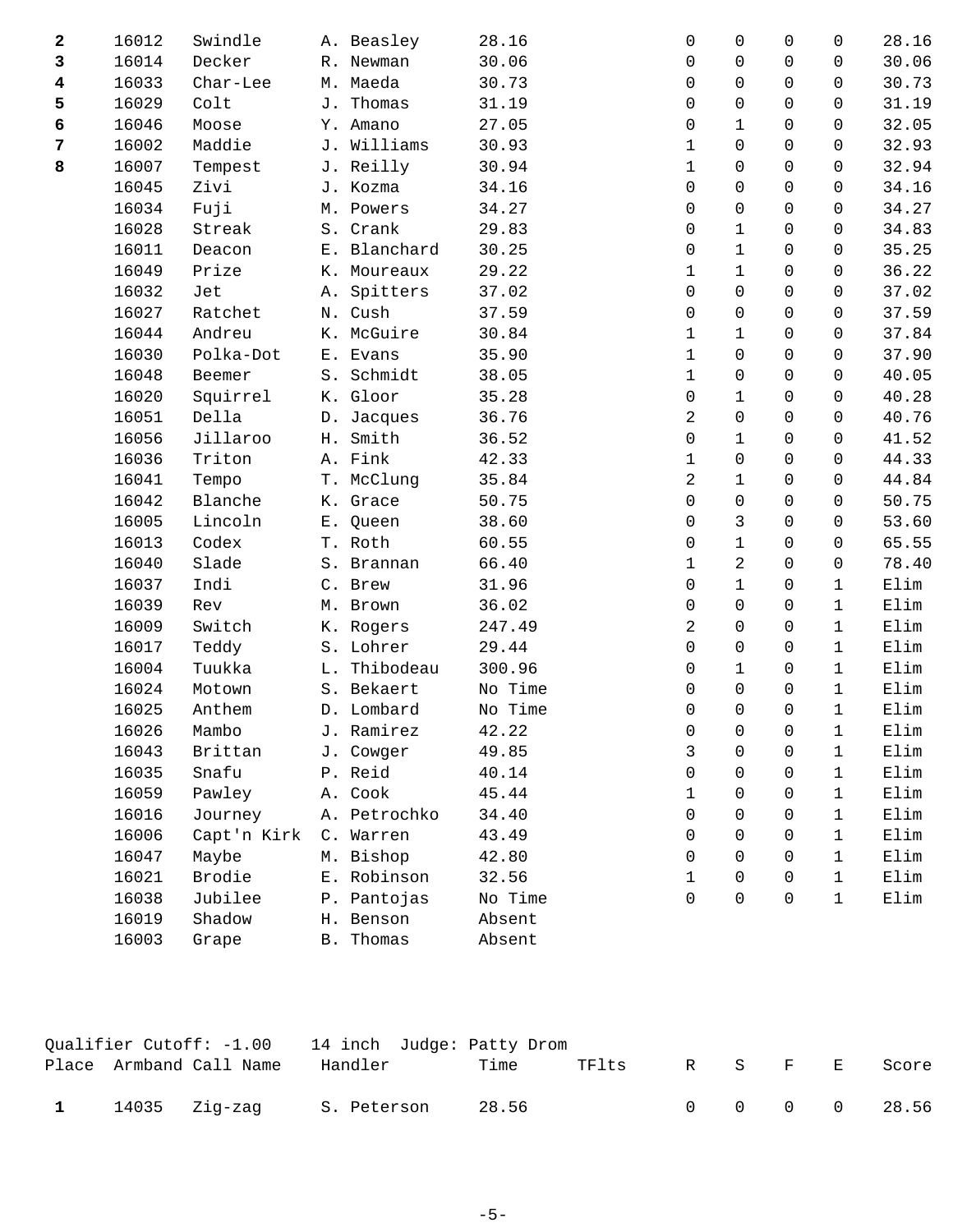| $\overline{\mathbf{2}}$ | 14015 | Ami                 | M. Naito     | 30.02   | 0            | $\mathbf 0$  | $\mathsf{O}$ | $\mathbf 0$  | 30.02           |
|-------------------------|-------|---------------------|--------------|---------|--------------|--------------|--------------|--------------|-----------------|
| 3                       | 14025 | Marti               | M. Dougherty | 32.16   | $\Omega$     | $\Omega$     | $\Omega$     | $\Omega$     | 32.16           |
| $\overline{\mathbf{4}}$ | 14030 | Jeter               | K. Morris    | 32.32   | $\Omega$     | $\Omega$     | $\Omega$     | $\Omega$     | 32.32           |
| 5                       | 14011 | Venture             | J. Lavalley  | 32.93   | $\mathbf 0$  | 0            | $\mathbf 0$  | $\Omega$     | 32.93           |
| 6                       | 14031 | Connie              | N. Kishino   | 33.75   | $\mathbf 0$  | $\Omega$     | $\Omega$     | $\Omega$     | 33.75           |
|                         | 14006 | Britain             | B. Pinder    | 33.99   | $\mathbf{1}$ | $\Omega$     | $\mathbf 0$  | $\Omega$     | 35.99           |
|                         | 14027 | Winnie              | P. Toro      | 34.41   | $\mathbf 1$  | $\Omega$     | $\mathbf 0$  | $\Omega$     | 36.41           |
|                         | 14037 | Trek                | B. Schaezler | 35.19   | $\mathbf 1$  | $\Omega$     | $\Omega$     | $\Omega$     | 37.19           |
|                         | 14012 | Mouse               | T. Luggiero  | 37.30   | 0            | $\Omega$     | $\mathbf 0$  | $\Omega$     | 37.30           |
|                         | 14024 | Trendi              | R. Schnulle  | 37.83   | $\mathbf 0$  | 0            | $\mathbf 0$  | $\Omega$     | 37.83           |
|                         | 14020 | Synge               | S. Wesley    | 33.76   | 0            | $\mathbf{1}$ | $\Omega$     | $\Omega$     | 38.76           |
|                         | 14036 | Penny               | C. Hensley   | 39.25   | $\mathbf 0$  | $\Omega$     | $\Omega$     | $\Omega$     | 39.25           |
|                         | 14029 | Friday              | C. McClernon | 37.36   | $\mathbf 1$  | $\Omega$     | $\Omega$     | $\Omega$     | 39.36           |
|                         | 14008 | Hasten              | T. Whitfield | 39.39   | $\mathbf 0$  | $\Omega$     | $\Omega$     | $\Omega$     | 39.39           |
|                         | 14022 | Sky                 | D. McBride   | 41.69   | $\Omega$     | $\Omega$     | $\Omega$     | $\Omega$     | 41.69           |
|                         | 14034 | Valkyrie            | J. Burtness  | 42.31   | $\mathsf 0$  | 0            | $\mathsf{O}$ | $\Omega$     | 42.31           |
|                         | 14007 | Skylar              | S. Scott     | 36.05   | $\mathbf{1}$ | $\mathbf{1}$ | $\Omega$     | $\Omega$     | 43.05           |
|                         | 14023 | Romeo               | L. Kelley    | 46.68   | $\Omega$     | $\Omega$     | $\Omega$     | $\Omega$     | 46.68           |
|                         | 14032 | Seal                | K. Kinnan    | 48.89   | $\mathbf 0$  | 0            | $\mathbf 0$  | $\Omega$     | 48.89           |
|                         | 14010 | Tine                | R. Koeske    | 53.36   | 2            | $\Omega$     | $\Omega$     | $\Omega$     | 57.36           |
|                         | 14001 | Simon               | C. Zangrilli | 33.97   | 0            | $\Omega$     | $\mathbf 0$  | $\mathbf{1}$ | Elim            |
|                         | 14004 | Streak              | B. Schaezler | 43.84   | 3            | 0            | $\mathbf 0$  | $\mathbf{1}$ | Elim            |
|                         | 14014 | <b>Bree</b>         | L. Zich      | 37.59   | $\mathbf 0$  | 0            | $\Omega$     | $\mathbf{1}$ | Elim            |
|                         | 14028 | Vegas               | K. Neff      | No Time | $\Omega$     | $\Omega$     | $\Omega$     | $\mathbf{1}$ | Elim            |
|                         | 14033 | RingoPhire          | L. Sigman    | 39.99   | 0            | 0            | $\Omega$     | $\mathbf{1}$ | Elim            |
|                         | 14016 | Angela              | H. Satou     | 42.08   | $\mathbf 0$  | $\mathbf{1}$ | $\Omega$     | $\mathbf{1}$ | $\texttt{Elim}$ |
|                         | 14026 | Buzz                | N. Newman    | No Time | $\Omega$     | $\Omega$     | $\Omega$     | $\mathbf{1}$ | Elim            |
|                         | 14019 | Rukia               | G. Lund      | 35.38   | $\mathbf{1}$ | 0            | $\mathsf{O}$ | $\mathbf{1}$ | Elim            |
|                         | 14021 | Portia              | L. Galgano   | 32.10   | $\mathbf 0$  | $\mathbf{1}$ | $\Omega$     | $\mathbf{1}$ | Elim            |
|                         | 14009 | Keen                | B. Martin    | 37.49   | $\mathbf 0$  | $\Omega$     | $\Omega$     | $\mathbf{1}$ | Elim            |
|                         | 14005 | Better Ch A. Garcia |              | Absent  |              |              |              |              |                 |

|                         |       | Qualifier Cutoff: -1.00 | 10 inch        | Judge: Patty Drom |       |             |                |             |          |       |
|-------------------------|-------|-------------------------|----------------|-------------------|-------|-------------|----------------|-------------|----------|-------|
| Place                   |       | Armband Call Name       | Handler        | Time              | TFlts | R           | $\rm S$        | $\mathbf F$ | Ε        | Score |
|                         |       |                         |                |                   |       |             |                |             |          |       |
| 1                       | 10011 | Miley                   | A. Abbott      | 28.67             |       | 0           | $\mathbf 0$    | $\Omega$    | $\Omega$ | 28.67 |
| $\mathbf{2}$            | 10019 | Hedy                    | S. Cochran     | 29.40             |       | $\mathbf 0$ | $\mathbf 0$    | 0           | 0        | 29.40 |
| 3                       | 10014 | Raz                     | Y. Taguchi     | 30.92             |       | 0           | 0              | 0           | 0        | 30.92 |
| $\overline{\mathbf{4}}$ | 10005 | Maverick                | J. Gerhard     | 31.03             |       | $\mathbf 0$ | $\mathbf 0$    | $\Omega$    | $\Omega$ | 31.03 |
| 5                       | 10031 | Pink                    | C. Hess        | 31.25             |       | 0           | $\mathbf 0$    | 0           | $\Omega$ | 31.25 |
| 6                       | 10024 | Sprinkles               | N. Cabrera     | 32.49             |       | $\mathbf 0$ | $\mathbf 0$    | $\Omega$    | $\Omega$ | 32.49 |
|                         | 10027 | Kure                    | M. Wakabayashi | 33.02             |       | 0           | 0              | 0           | 0        | 33.02 |
|                         | 10035 | Zen                     | D. Fox         | 33.06             |       | 0           | $\overline{0}$ | 0           | $\Omega$ | 33.06 |
|                         | 10015 | Exit                    | S. Straub      | 34.08             |       | $\mathbf 0$ | $\Omega$       | $\Omega$    | $\Omega$ | 34.08 |
|                         | 10016 | Bleu                    | A. Bennett     | 36.72             |       | $\mathbf 0$ | $\Omega$       | $\Omega$    | $\Omega$ | 36.72 |
|                         | 10018 | Lark                    | B. Lynch       | 35.09             |       | 1           | 0              | 0           | $\Omega$ | 37.09 |
|                         | 10030 | Malibu                  | A. Kajava      | 37.10             |       | 0           | $\overline{0}$ | $\mathbf 0$ | 0        | 37.10 |
|                         | 10032 | What!                   | T. Calvert     | 37.89             |       | $\mathbf 0$ | $\overline{0}$ | $\Omega$    | $\Omega$ | 37.89 |
|                         | 10022 | Terra                   | K. Lai         | 38.32             |       | $\mathbf 0$ | $\mathbf 0$    | $\Omega$    | 0        | 38.32 |
|                         |       |                         |                |                   |       |             |                |             |          |       |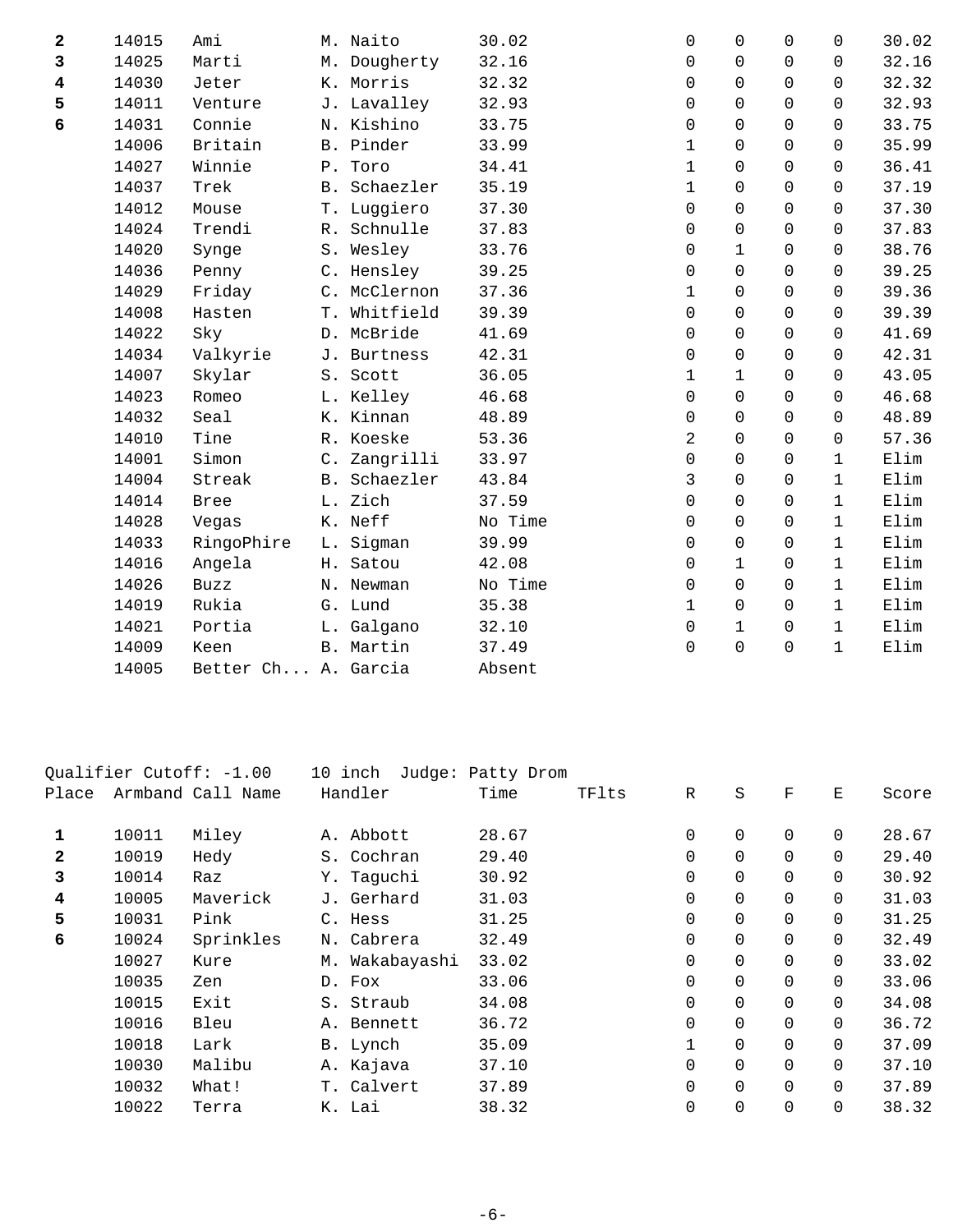| 10002 | Beezer   | J. Rossi     | 38.45   | 0           | 0              | $\Omega$       | $\Omega$ | 38.45 |
|-------|----------|--------------|---------|-------------|----------------|----------------|----------|-------|
| 10017 | Race     | J. Poling    | 38.74   | 0           | $\mathbf 0$    | 0              | $\Omega$ | 38.74 |
| 10034 | Pippin   | L. Zich      | 37.15   | 1           | $\overline{0}$ | $\Omega$       | $\Omega$ | 39.15 |
| 10013 | CG Cinge | G. Miholics  | 40.13   | 0           | $\mathbf 0$    | 0              | $\Omega$ | 40.13 |
| 10026 | Nessie   | A. Lowry     | 43.35   | $\mathbf 0$ | $\Omega$       | $\Omega$       | $\Omega$ | 43.35 |
| 10025 | Rabbit   | R. Newman    | 41.77   | 1           | $\overline{0}$ | $\mathbf 0$    | 0        | 43.77 |
| 10007 | Spumoni  | K. Tyson     | 38.79   | $\Omega$    | $\mathbf{1}$   | $\Omega$       | $\Omega$ | 43.79 |
| 10012 | Jena     | R. Culpepper | 47.32   | 2           | 0              | $\Omega$       | $\Omega$ | 51.32 |
| 10004 | Lenon    | H. Ito       | 46.18   | 1           | 2              | $\Omega$       | $\Omega$ | 58.18 |
| 10003 | Coco     | B. Bolger    | 62.30   | 0           | 0              | $\mathbf 0$    | $\Omega$ | 62.30 |
| 10010 | Paris    | B. Shay      | No Time | $\Omega$    | $\Omega$       | $\Omega$       |          | Elim  |
| 10020 | Rowan    | H. Witt      | No Time | $\mathbf 0$ | 0              | $\mathbf 0$    |          | Elim  |
| 10008 | Dazzle   | M. Keating   | 45.39   | $\Omega$    | $\Omega$       | $\Omega$       |          | Elim  |
| 10009 | Sushi    | J. Plamondon | 36.12   | 0           | $\overline{0}$ | $\mathbf 0$    |          | Elim  |
| 10021 | Roxy     | I. White     | No Time | $\mathbf 0$ | $\mathbf 0$    | $\overline{0}$ |          | Elim  |
|       |          |              |         |             |                |                |          |       |

|                         |       | Qualifier Cutoff: -1.00   | 20 inch Judge: Patty Drom |       |       |              |                |             |          |       |
|-------------------------|-------|---------------------------|---------------------------|-------|-------|--------------|----------------|-------------|----------|-------|
| Place                   |       | Armband Call Name         | Handler                   | Time  | TFlts | $\mathbb R$  | $\rm S$        | $\mathbf F$ | Ε        | Score |
| $\mathbf{1}$            | 20018 | P!nk                      | J. Crank                  | 25.62 |       | 0            | 0              | 0           | 0        | 25.62 |
| $\overline{\mathbf{2}}$ | 20042 | Damuraz                   | M. Speagle                | 27.00 |       | 0            | $\Omega$       | $\Omega$    | $\Omega$ | 27.00 |
| 3                       | 20017 | Joss                      | L. Johns                  | 27.29 |       | 0            | $\Omega$       | $\Omega$    | $\Omega$ | 27.29 |
| 4                       | 20055 | Chica                     | R. Chilibeck              | 27.84 |       | $\Omega$     | $\Omega$       | $\Omega$    | $\Omega$ | 27.84 |
| 5                       | 20067 | Lyric                     | K. Kent                   | 28.24 |       | $\Omega$     | $\Omega$       | $\Omega$    | 0        | 28.24 |
| 6                       | 20031 | Katy                      | F. Nitta                  | 28.94 |       | $\Omega$     | $\Omega$       | $\Omega$    | $\Omega$ | 28.94 |
| $\overline{7}$          | 20046 | Jelly Bel C. Laria        |                           | 29.81 |       | $\Omega$     | $\Omega$       | $\Omega$    | $\Omega$ | 29.81 |
| 8                       | 20080 | Cheetah                   | K. Wilson                 | 29.87 |       | $\Omega$     | $\Omega$       | $\Omega$    | $\Omega$ | 29.87 |
|                         | 20023 | Honey Badger J. Lolich    |                           | 30.08 |       | $\Omega$     | $\mathbf 0$    | 0           | $\Omega$ | 30.08 |
|                         | 20063 | Brilliant                 | C. Ragan                  | 25.58 |       | $\Omega$     | $\mathbf{1}$   | $\Omega$    | $\Omega$ | 30.58 |
|                         | 20064 | Lucero                    | R. Segui                  | 30.70 |       | $\Omega$     | $\mathbf 0$    | $\Omega$    | $\Omega$ | 30.70 |
|                         | 20068 | EPI                       | K. Barton                 | 29.30 |       | $\mathbf{1}$ | $\Omega$       | $\Omega$    | $\Omega$ | 31.30 |
|                         | 20032 | Kaya                      | G. Mortley                | 31.57 |       | 0            | $\mathbf 0$    | 0           | 0        | 31.57 |
|                         | 20047 | Snips                     | D. Kurtz                  | 26.74 |       | 0            | $\mathbf{1}$   | $\Omega$    | $\Omega$ | 31.74 |
|                         | 20058 | Glory                     | R. Downs                  | 30.02 |       | $\mathbf{1}$ | $\Omega$       | $\Omega$    | $\Omega$ | 32.02 |
|                         | 20029 | June                      | L. Hansen                 | 32.52 |       | $\Omega$     | $\Omega$       | $\Omega$    | $\Omega$ | 32.52 |
|                         | 20077 | Feist                     | V. Booth                  | 33.11 |       | $\mathbf 0$  | $\mathbf 0$    | 0           | 0        | 33.11 |
|                         | 20030 | May-tal                   | L. Novick                 | 33.72 |       | 0            | $\mathbf 0$    | $\Omega$    | 0        | 33.72 |
|                         | 20013 | Crave                     | J. Siegel                 | 34.50 |       | $\Omega$     | $\Omega$       | $\Omega$    | $\Omega$ | 34.50 |
|                         | 20007 | Tally                     | K. Nielsen                | 32.99 |       | $\mathbf 1$  | $\mathbf 0$    | $\mathbf 0$ | 0        | 34.99 |
|                         | 20043 | Gimmick                   | A. Axford-Moore 36.52     |       |       | $\Omega$     | $\mathbf 0$    | 0           | 0        | 36.52 |
|                         | 20072 | Vex E                     | R. Evers                  | 27.24 |       | $\Omega$     | $\overline{a}$ | $\Omega$    | $\Omega$ | 37.24 |
|                         | 20022 | DeWalt                    | V. Madeiros               | 28.49 |       | $\Omega$     | 2              | $\Omega$    | $\Omega$ | 38.49 |
|                         | 20081 | Brisa                     | R. Martinez               | 35.11 |       | 2            | $\mathsf 0$    | $\mathbf 0$ | 0        | 39.11 |
|                         | 20039 | Dance                     | M. Behrens                | 29.21 |       | $\Omega$     | 2              | $\Omega$    | $\Omega$ | 39.21 |
|                         | 20065 | Nuddge                    | D. Smith                  | 39.31 |       | $\mathbf 0$  | $\mathbf 0$    | $\Omega$    | 0        | 39.31 |
|                         | 20035 | Fleur De Lis R. Culpepper |                           | 33.71 |       | $\mathbf{1}$ | $\mathbf{1}$   | $\Omega$    | $\Omega$ | 40.71 |
|                         | 20061 | Tease                     | J. Gerhard                | 35.95 |       | 0            | $\mathbf{1}$   | 0           | 0        | 40.95 |
|                         | 20037 | Legion                    | M. Kopka                  | 32.60 |       | 2            | $\mathbf 1$    | $\Omega$    | $\Omega$ | 41.60 |
|                         | 20049 | Kanna                     | M. Wakabayashi            | 32.43 |       | 0            | 2              | $\Omega$    | 0        | 42.43 |
|                         |       |                           |                           |       |       |              |                |             |          |       |